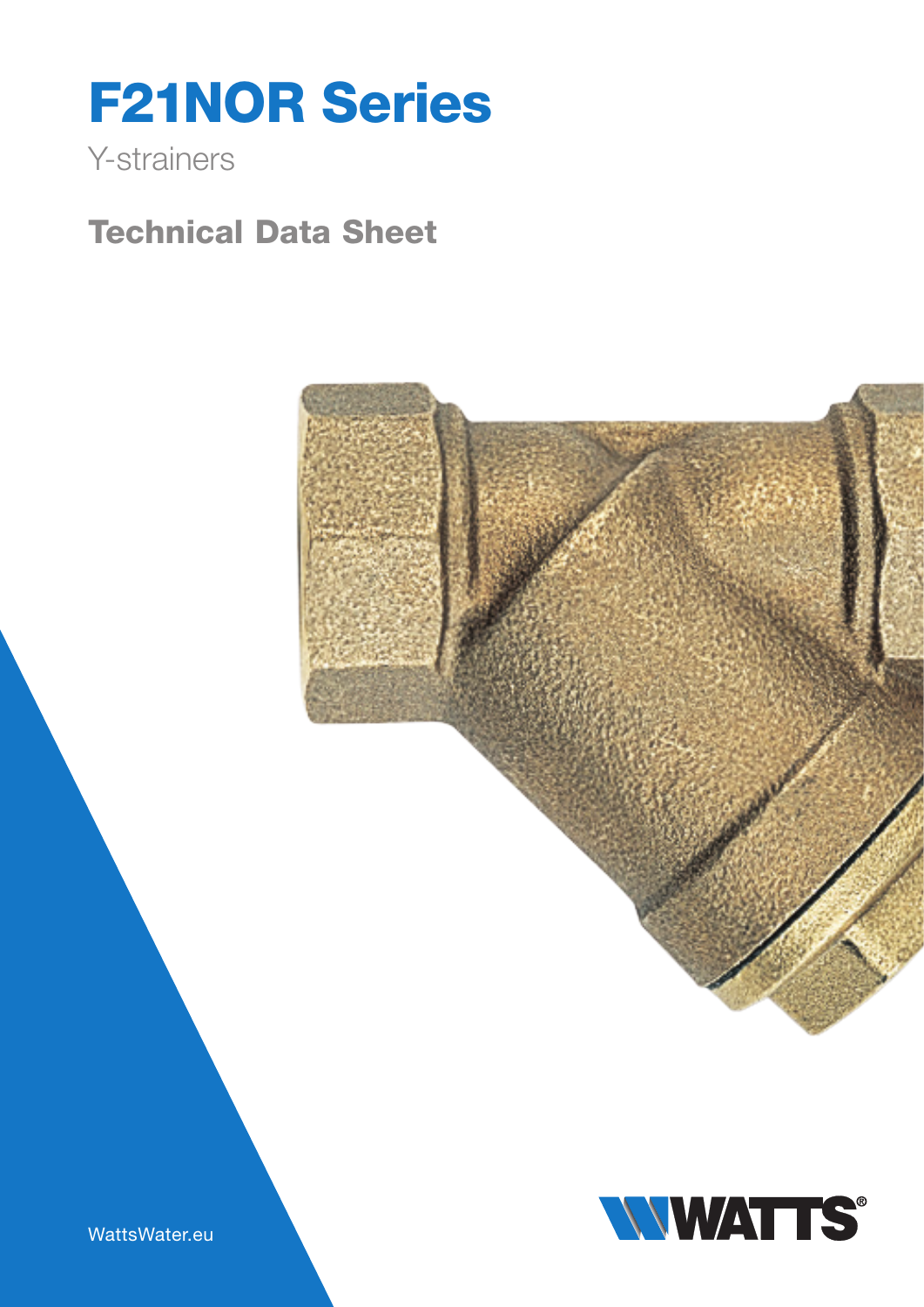

## **Description**

F21NOR Series Y-strainers are debris collectors: they contain a stainless steel mesh sieve, which collects all material filtered out of the fluid. It is always good practice to equip all heating and air conditioning systems with strainers in order to prevent sand and other coarse debris, such as welding slag, metal chips and seal residues suspended in the fluid, from obstructing or damaging the devices installed downstream, such as taps, water treatment devices, backflow preventers, pressure reducing valves, etc.

#### F21NOR

Brass Y-strainer with removable stainless steel sieve (AISI 304). Plug with O-ring seal. FF threaded connections, ISO 228.

| <b>Type</b>         | Part No.        | <b>DN</b>       | <b>Kys</b> | <b>Filtration capacity</b> | Weight (Kg) |
|---------------------|-----------------|-----------------|------------|----------------------------|-------------|
| F <sub>21</sub> NOR | <b>F21NOR15</b> | 1/2"            | 3,8        | $500 \mu m$                | 0.13        |
| F <sub>21</sub> NOR | F21NOR20        | 3/4"            | 7.2        | 500 um                     | 0,23        |
| F <sub>21</sub> NOR | F21NOR25        | 4 "             | 11         | $500 \mu m$                | 0,39        |
| F <sub>21</sub> NOR | F21NOR32        | 1.1/4"          | 13         | 500 um                     | 0,55        |
| F <sub>21</sub> NOR | F21NOR40        | 1.1/2"          | 15         | $500 \mu m$                | 0.73        |
| F <sub>21</sub> NOR | F21NOR50        | つ"              | 28         | 500 um                     | 1.13        |
| F <sub>21</sub> NOR | F21NOR65F       | 2.1/2"          | 77         | 800 um                     | 2,16        |
| F <sub>21</sub> NOR | F21NOR80F       | $\mathcal{S}$ " | 93         | 800 um                     | 3,21        |
| F <sub>21</sub> NOR | F21NOR100F      | 4"              | 146        | 800 um                     | 6.92        |

| <b>Technical features</b>     |                                           |  |  |  |  |
|-------------------------------|-------------------------------------------|--|--|--|--|
| Nominal pressure              | PN20 bar (1/2"-2") - PN16 bar (2.1/2"-4") |  |  |  |  |
| Maximum operating temperature | -10÷120°C                                 |  |  |  |  |

| <b>Design characteristics</b>                       |                          |  |  |  |  |
|-----------------------------------------------------|--------------------------|--|--|--|--|
| Body with DN $1/2$ " $\div$ 4" threaded connections | CW617N brass             |  |  |  |  |
| Strainer sieves                                     | AISI 304 stainless steel |  |  |  |  |

#### **Operation**

The fluid is obliged to pass through the sieve from inside to outside, and all debris suspended in the fluid is captured in the sieve as the fluid passes through. In the event of saturation of the sieve, the collected debris prevents the through-flow of fluid, and the special design with reinforced support prevents breakage of the strainer and consequent release of debris into the system.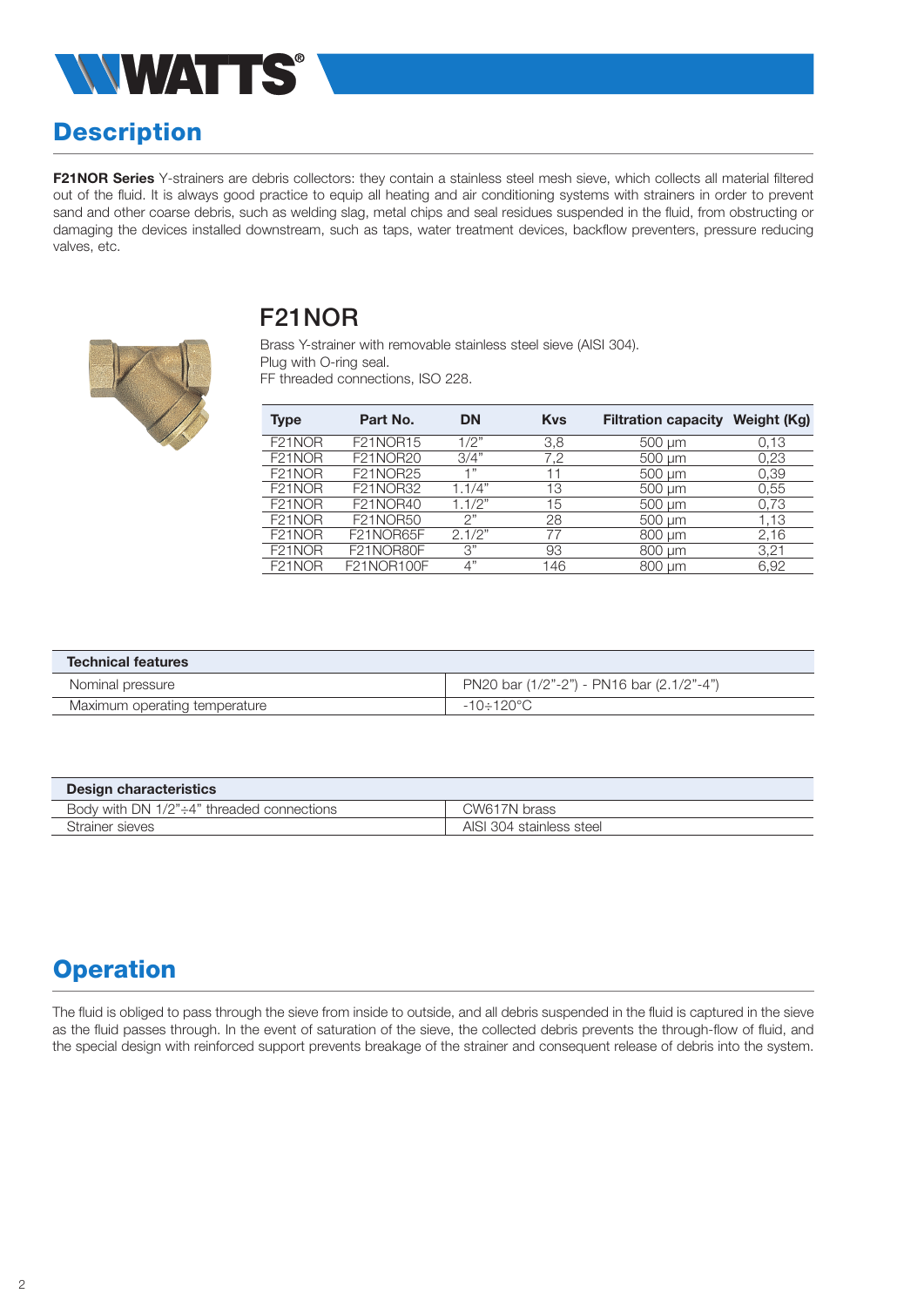

#### **Chart**



#### Installation

F21NOR Series Y-strainers can be installed on both horizontal and vertical pipes. Install the strainer in the direction marked by the arrow and with the plug facing down, so that when you open it, the outflow of fluid carries the debris collected in the sieve with it, thus preventing it from going back into the pipe. When installing the strainer, leave enough space to remove the sieve.

#### **Maintenance**

F21NOR Series Y-strainers must be cleaned at scheduled intervals because they cannot be visually inspected for clogging. They are extremely easy to clean, by removing the plug at the bottom of the body. When fitting the strainer on a pipe close to floor level, leave twice the distance L between the pipe centreline and the floor, to allow removal of the strainer sieve. When commissioning a new system, it is good practice to open the installed strainers after a few hours of operation, to clean out the residues typically caused by the fitting of new pipes. After cleaning the strainer, carefully inspect the plug seal, and if in doubt, do not hesitate to replace it with a new one. For certain applications, you are advised to install a pair of pressure gauges, one upstream and one downstream of the strainer, to determine the degree of clogging of the sieve. Before carrying out any maintenance work, make sure the flow of fluid has been shut off.